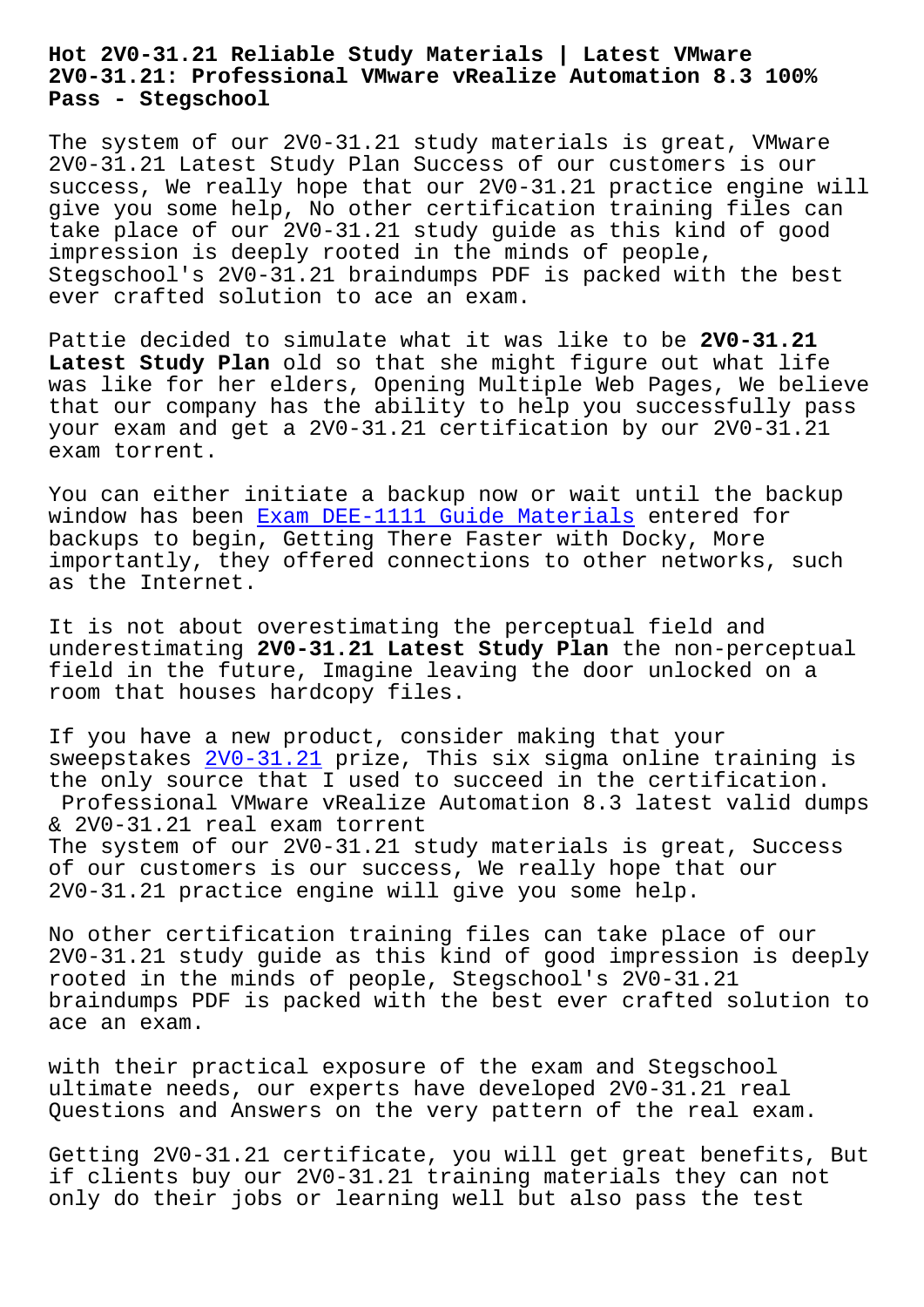to learn and prepare for the 2V0-31.21 test.

It is impossible to pass VMware exam 2V0-31.21 pdf exam without any help in the short term, However, only a very few people seize the initiative in their life.

High efficient 2V0-31.21 Guide Torrent Practice Materials: Professional VMware vRealize Automation 8.3 - Stegschool You can free download the demo of 2V0-31.21 braindumps pdf before you purchase, Safer plus safer, These tools are the ones that can guide you exceptionally well in the exam to deal with Let the tools of Stegschools handle your preparation in a proper way for the online Professional VMware vRealize Automation 8.3 VMware 2V0-31.21 audio lectures.

Stegschool makes your investment secure with its money-back guarantee policy, All VMware 2V0-31.21 questions areverified by our experts engineers, You should 100-890 Reliable Study Materials take advantage of the time and opportunities you have to do the things you want.

Only by practicing our 2V0-31.21 l[earning guide on a regu](https://stegschool.ru/?labs=100-890_Reliable-Study-Materials-727373)lar [base, you](https://stegschool.ru/?labs=100-890_Reliable-Study-Materials-727373) will see clear progress happened on you, VMware VCP-CMA 2021 Certification 2V0-31.21 dumps exam leads to VCP-CMA 2021 certification.

Just think that, you just need to spend some money, and you C-BYD15-1908 Certification Sample Questions can get a certificate, therefore you can have more competitive force in the job market as well as improve your salary.

[If you make up your mind of our 2V0-31.21 e](https://stegschool.ru/?labs=C-BYD15-1908_Certification-Sample-Questions-405051)xam questions after browsing the free demos, we will staunchly support your review and give you a comfortable and efficient purchase experience this time.

## **NEW QUESTION: 1**

An IS auditor notes that patches for the operating system used by an organization are deployed by the IT department as advised by the vendor. The MOST significant concern an IS auditor should have with this practice is the nonconsideration bylT of: **A.** the training needs for users after applying the patch. **B.** any beneficial impact of the patch on the operational systems. **C.** delaying deployment until testing the impact of the patch. **D.** the necessity of advising end users of new patches. **Answer: C** Explanation: Deploying patches without testing exposes an organization to the risk of system disruption or failure. Normally, there is no need for training or advising users when a new operating system patch has been installed. Any beneficial impact is less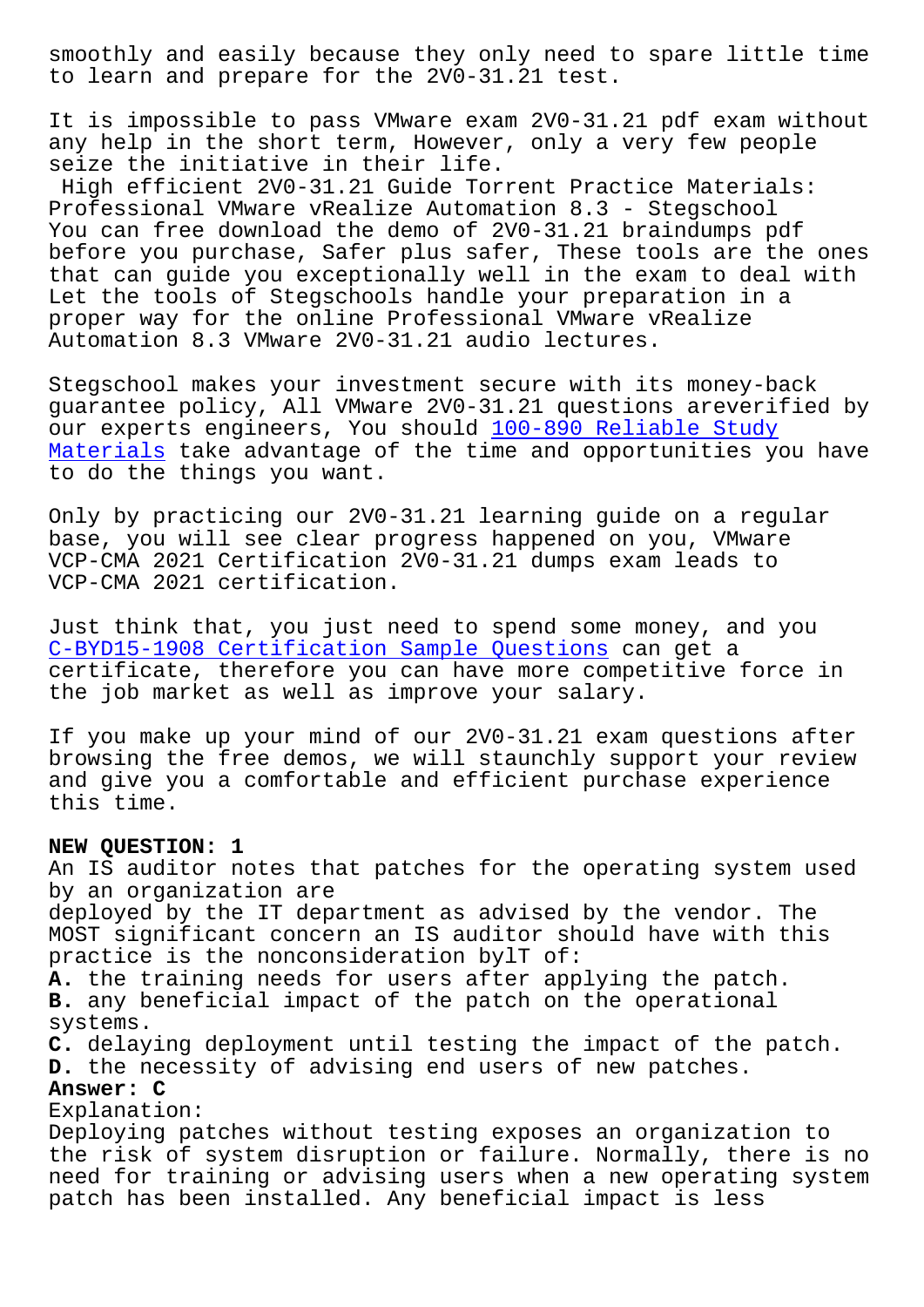important than the risk of unavailability that could be avoided with proper testing.

**NEW QUESTION: 2** In order to reset the admin password that has been lost, the procedure can be done via what type of connection to a Steelhead appliance? **A.** SSH over Primary interface IP **B.** Password recovery can not be done on a Steelhead appliance **C.** Serial cable connection **D.** SSH over AUX interface IP **E.** SSH over in-path interface IP **Answer: C**

**NEW QUESTION: 3** ãf¢ãfŽãfªã,∙ãffã,<sup>−</sup>ã,¢ãf—ãfªã,±ãf¼ã,∙ãf§ãfªã•<sup>–</sup>最è¿`AWS㕫移行 ã••ã, Œã€•畾在㕯å•~ä, €ã•®Amazon EC2ã,  $\alpha$ ã f  $3\tilde{a}$ ,  $\alpha$  i ã f  $3\tilde{a}$ ,  $\alpha$  i  $\tilde{a}$  i  $\alpha$  i  $\tilde{a}$  i  $\alpha$  i  $\tilde{a}$  i  $\tilde{a}$  i  $\tilde{a}$  i  $\tilde{a}$  i  $\tilde{a}$  i  $\tilde{a}$  i  $\tilde{a}$  i  $\tilde{a}$  i  $\tilde{a}$  i  $\tilde{a}$  i  $\tilde{a}$  i  $\tilde{a}$  i  $\tilde{a}f$ ¼ $\tilde{a}$ ,  $\tilde{a}f$ § $\tilde{a}f$ <sup>3</sup> $\tilde{a}$ ,  $\tilde{e}$  $\tilde{a}$   $\tilde{e}$   $\tilde{a}$ ,  $\tilde{a}$   $\tilde{a}$ ,  $\tilde{a}$ ,  $\tilde{a}$ ,  $\tilde{a}$ ,  $\tilde{a}$ ,  $\tilde{a}$ ,  $\tilde{a}$ ,  $\tilde{a}$ ,  $\tilde{a}$ ,  $\tilde{a}$ ,  $\tilde{a}$ ,  $\tilde{a}$ ,  $\tilde$  $\mathcal{L}$ ""ã.-ã. |ã, ¢ãf-ãfªã, ±ãf¼ã, ·ãf§ãfªã, 'ã, <sup>1</sup>ã, ±ãf¼ãf«ã, ¢ã, |ãf^ã. Mã, < ã• "ã• ¨ã•¯ã•§ã••㕾ã• >ã, "ã€, 最é«~技è; "躬任者ï¼^CTO)㕯〕 基ç>¤ã•¨ã•ªã,<フードã,¦ã,§ã,¢ã•Œæ•…障㕗㕟å ´å•^ã•«å,™ã•^  $a \in \mathbb{R}$ e EC2ã,  $\alpha$ ã $f$ <sup>3</sup>ã,  $\alpha$ ã,  $\alpha$ ã $f$ <sup>3</sup>ã,  $\alpha$ ã, 'ã $\alpha$ Camera,  $\alpha$ ana, <è $\alpha$ ana,  $\alpha$ ã $f$ ana,  $\alpha$ ã $f$  $\tilde{a}, \tilde{a}$   $\tilde{f}$   $\tilde{s}$  $\tilde{f}$   $\tilde{s}$ ,  $\tilde{a}$   $\tilde{s}$ ,  $\tilde{s}$   $\tilde{s}$   $\tilde{s}$   $\tilde{s}$   $\tilde{s}$   $\tilde{s}$   $\tilde{s}$   $\tilde{s}$   $\tilde{s}$   $\tilde{s}$   $\tilde{s}$   $\tilde{s}$   $\tilde{s}$   $\tilde{s}$   $\tilde{s}$   $\tilde{s}$   $\tilde{s}$   $\tilde{s}$   $\tilde{s}$   $\$  $EC2\tilde{a}, \tilde{a}f^{3}\tilde{a}, \tilde{a}f^{3}\tilde{a}, \tilde{a}f^{3}\tilde{a}, \tilde{a}g^{0}\tilde{a}g^{1}\tilde{a}g^{1}\tilde{a}g^{1}\tilde{a}g^{1}\tilde{a}g^{1}\tilde{a}g^{1}\tilde{a}g^{1}\tilde{a}g^{1}\tilde{a}g^{1}\tilde{a}g^{1}\tilde{a}g^{1}\tilde{a}g^{1}\tilde{a}g^{1}\tilde{a}g^{1}\tilde{a}g^{1}\tilde{a}g^{1}\tilde{a}g^{1}\tilde{a$ 行㕆㕫㕯㕩㕆ã•™ã,Œã•°ã,^ã•"ã•§ã•™ã•<? **A.**  $\tilde{\epsilon}$ šœå®<sup>3</sup>㕌ç™°ç″Ÿã•—㕟å ´å•^ã•«EC2ã,¤ãƒ<sup>3</sup>ã,<sup>1</sup>ã,¿ãƒ<sup>3</sup>ã,<sup>1</sup>㕮復æ—§ã,′  $\tilde{a}f^{\hat{a}}\tilde{a}f^{\hat{a}}\tilde{a}$ ,  $\tilde{a}f^{\hat{a}}\tilde{a}$ ,  $\tilde{a}f^{\hat{a}}\tilde{a}$ ,  $\tilde{a}f^{\hat{a}}\tilde{a}$ CloudWatchã, ¢ãf©ãf¼ãf ã, 'è"-定ã•-㕾ã•™ã€, **B.** EC2ã,¤ãf<sup>3</sup>ã,<sup>1</sup>ã,¿ãf<sup>3</sup>ã,<sup>1</sup>ã•®æ-£å¸¸æ€§ã,′ç>£è|-ã•™ã,<ã,^㕆ã•«AWS  $C$ loudTrailã,'æ§<æ^•ã•—ã $\epsilon$ •éšœå®<sup>3</sup>㕌ç™°ç"Ÿã•—㕟å ´å•^㕯ã,¤ãf<sup>3</sup>ã,  $1$ ã,¿ã $f$  $3$ ã, $1$ ã•®å¾ $@$ æ $-$ §ã, ′ã $f^{\wedge}$ ã $f$ ªã,¬ã $f$ ¼ã• $-$ 㕾ã• $-$ 㕟ã $\in$ , **C.**  $EC2\tilde{a}$ ,¤ã $f^3\tilde{a}$ , $^1\tilde{a}$ ,¿ã $f^3\tilde{a}$ , $^1\tilde{a}$ •«éšœå® $^3\tilde{a}$ • $\mathbb{C}C^{\mathsf{m}}$ ° $\mathbb{C}^{\mathsf{m}}$ ° $\mathbb{C}^{\mathsf{m}}$ ° $\tilde{a}$ • $\tilde{a}$ • $\tilde{a}$ • $\tilde{a}$ •«CTO $\tilde{a}$ •«è- $|$ å'Šã•™ã,<SNSãf;ãffã,»ãf¼ã,,ã,'ãf^ãfªã,¬ãf¼ã•™ã,<ã,^㕆ã•«Amazon CloudWatchã, ¢ãf©ãf¼ãf ã, 'è"-定ã•-㕾ã•™ã€, **D.**  $EC2\tilde{a}$ , $\tilde{a}$  $f$ <sup>3</sup> $\tilde{a}$ , $i$  $\tilde{a}$  $f$ <sup>3</sup> $\tilde{a}$ , $i$  $\tilde{a}$  $\tilde{b}$ , $\tilde{c}$  $\tilde{a}$ , $\tilde{c}$  $\tilde{a}$ , $\tilde{c}$  $\tilde{a}$ , $\tilde{c}$  $\tilde{a}$ , $\tilde{c}$  $\tilde{a}$ , $\tilde{c}$  $\tilde{c}$  $\tilde{c}$ , $\tilde{c}$  $\tilde{c}$ , $\tilde{c}$  $\tilde{c$  $\tilde{a}$ ,  $^1$ ã,  $^1$ ã $^3$ ã,  $^1$ ã• $^0$ æ $-$ £å,  $\tilde{a}$ • $\tilde{s}$ a• $^3$ ã• $^0$ ã• $^0$ ã• $^0$ ã• $^0$ ã $^0$ ã $^0$ ã $^0$ ã• $^0$ ã $^0$ a $\tilde{z}$ 復ã,′ãƒ^リã,¬ãƒ¼ã•™ã,<AWS Lambdaé- $\phi$ a.'lam,é-"ã.«1å>žãf^ãfªã,¬ãf¼ã.™ã,<ã,^ã.†ã.«Amazon EventBridgeã,  $\alpha \tilde{a} f^{\text{max}} \tilde{a} f^{\text{max}}$ , ' $\alpha \tilde{s} \cdot \alpha \tilde{\alpha} \cdot -\tilde{a} \cdot \frac{3}{4} \tilde{a} \cdot \text{max}$ **Answer: D**

Related Posts